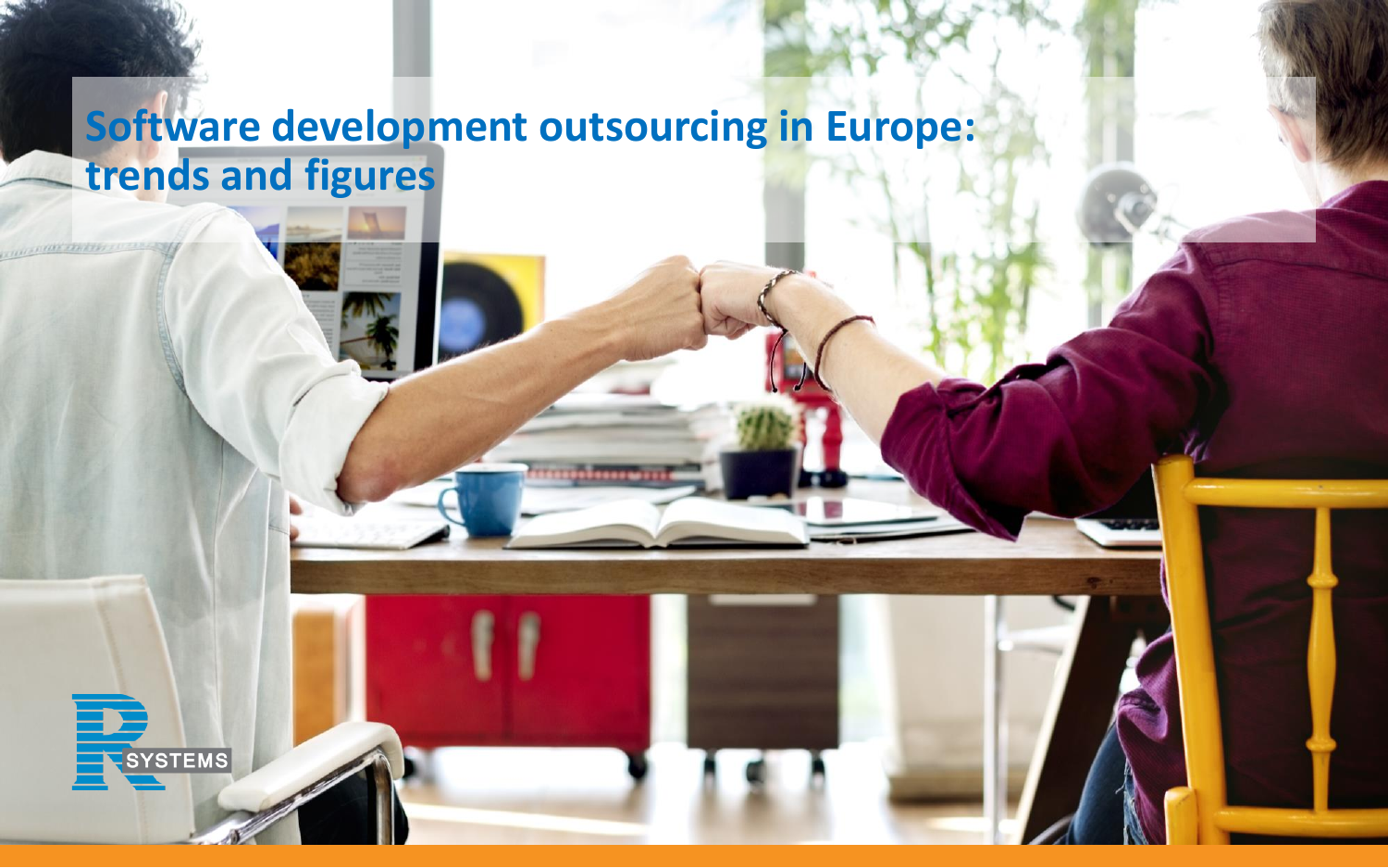### **Software development outsourcing in Europe: trends**



Software development outsourcing along with its on-shore, off-shore and near-shore variations are quite established practices today. But established does not stand for fixed.

The market has evolved considerably and is expected to grow at a CAGR of 5.84% over the 2015-2019 period. This article explores the drivers, trends and paradigms of the software outsourcing market in Europe as it looks today across countries and various industries.

### **Drivers of the market**

The new digital era in the IT business is changing market behavior rapidly and companies are realizing the benefits of implementing digital technologies that help them to improve their business performance and deliver superior

services to their customers. If the market was initially driven by short term goals such as cost reduction and efficiency, today the paradigm has shifted. The countries that made a name for low cost software development have increased wages, whereas high

switching costs have determined companies to seek for more than just labor force. The search is for specific qualification skills and experience in industry specific areas or solutions, with high expectations for innovation from the software development providers.

| <b>Cost reduction</b>               | <b>Efficiency</b> | <b>Quality improvement</b> |
|-------------------------------------|-------------------|----------------------------|
| Specific knowledge and<br>expertise | <b>Tools</b>      | <b>Additional services</b> |
|                                     | Innovation        |                            |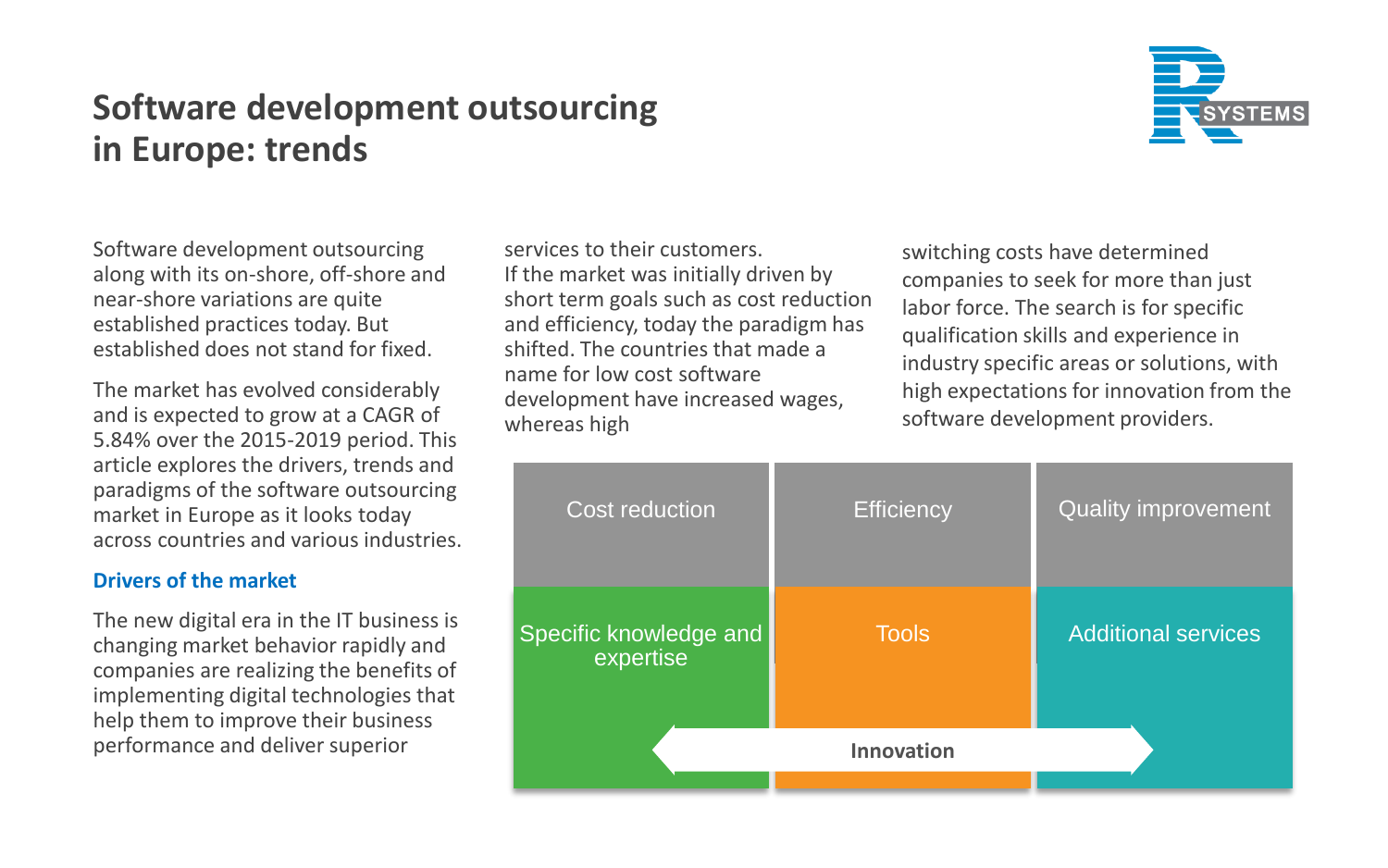## **Software development outsourcing in Europe: trends**

### **Trends that shape the industry**

Gartner predicts that, by 2025, every industry will be transformed by digital business, creating the demand and opportunity for new technologies. Key digital business opportunities and drivers include:

- As new environments open new vulnerabilities, **security** will influence the outsourcing strategy with more enterprises opting for specialized security vendors with Security-as-a-Service capabilities.
- Companies will leverage the **experience gained in outsourced projects** and make more informed decisions about out- or in-sourcing.
- **Strong adoption of cloud** or anything as a service will make it possible for outsourcing to move from non-core to more substantial processes.
- The adoption of an ever larger number of emerging digital technologies will raise ever-larger **integration challenges**. In the absence of internal resources capable to manage multiple platform, companies will need to outsource service integration, incident management and change management.



**SOFTWARE OUTSOURCING**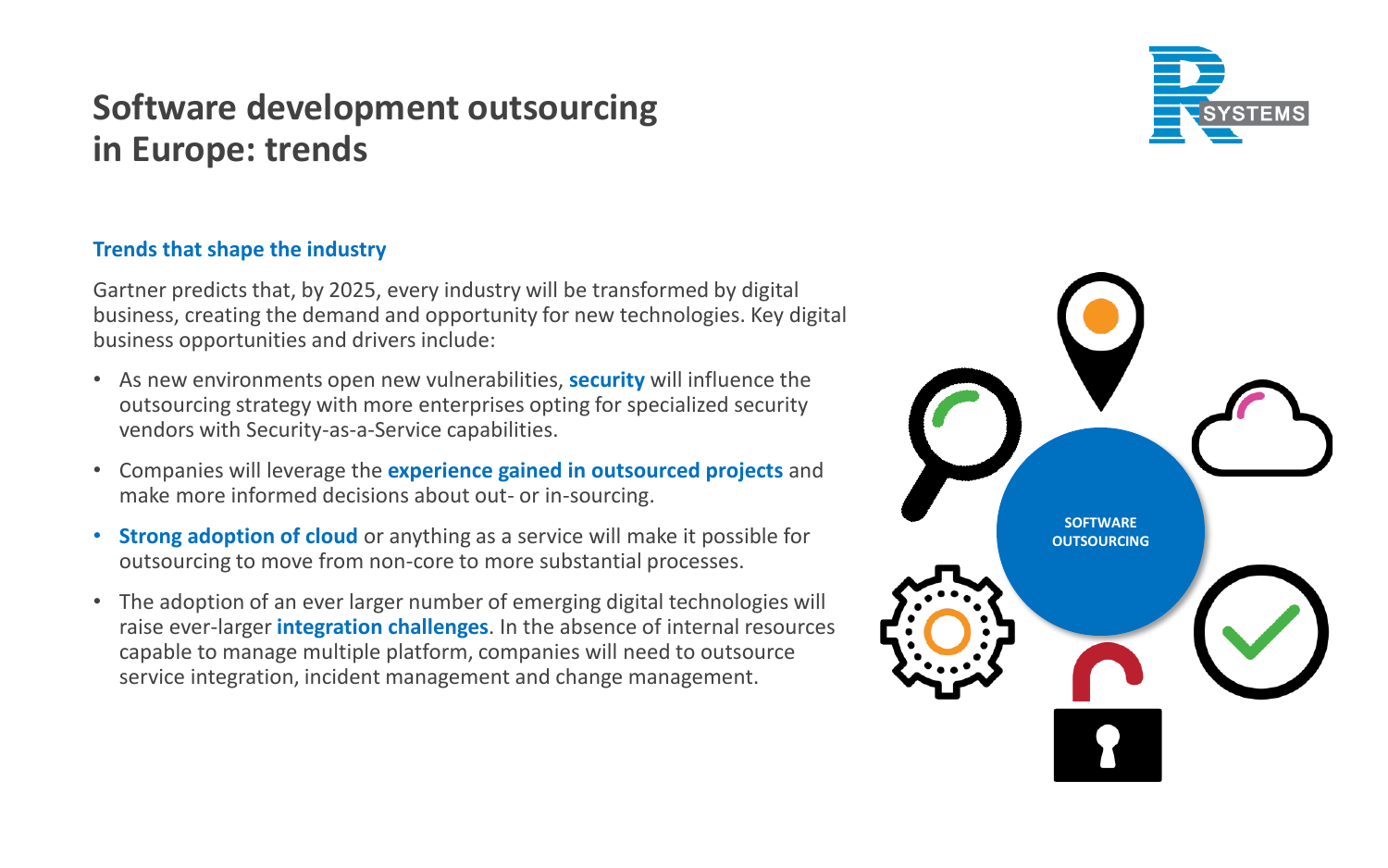## **Software development outsourcing in Europe: trends and figures**



- The outsourcing approach will shift from the fixed price model to **quality-centered, long-term partnerships** and dedicated teams.
- **Mobility, IoT and smart machines** are intertwined and mutually reinforcing. The transformative potential of mobile applications has fueled mobile development or application purchases.
- The needs of certain types of businesses and business functions drive vendors to develop purpose-built versions of technologies faster than generic versions of them. **Industry and domain-specific technologies** (such as open automotive alliance, mobile banking authentication, bank employee mobile apps, biometric green money, personal wellness records and real-time bidding) are rapidly accelerating and often bring more value than offering general audience products.
- **Eastern Europe is trending as a software outsourcing powerhouse**. It's becoming an increasingly attractive option for companies focusing

more on cost-effectiveness and proximity, rather than just low cost. The region can argue it provides product quality, a proximity to Western Europe, cultural affinity and highlevel skills and now provides five of the top 20 countries listed on [AT Kearney's 2016 Global Services Location Index.](https://www.atkearney.com/strategic-it/global-services-location-index)

• **Finland, Spain, the UK, Germany, Denmark, the Netherlands, Norway and Sweden** are the European countries most widely taking advantage of outsourcing software development, with offshore growing in the first four.

However, the percentage is still under 20 points versus inhouse development.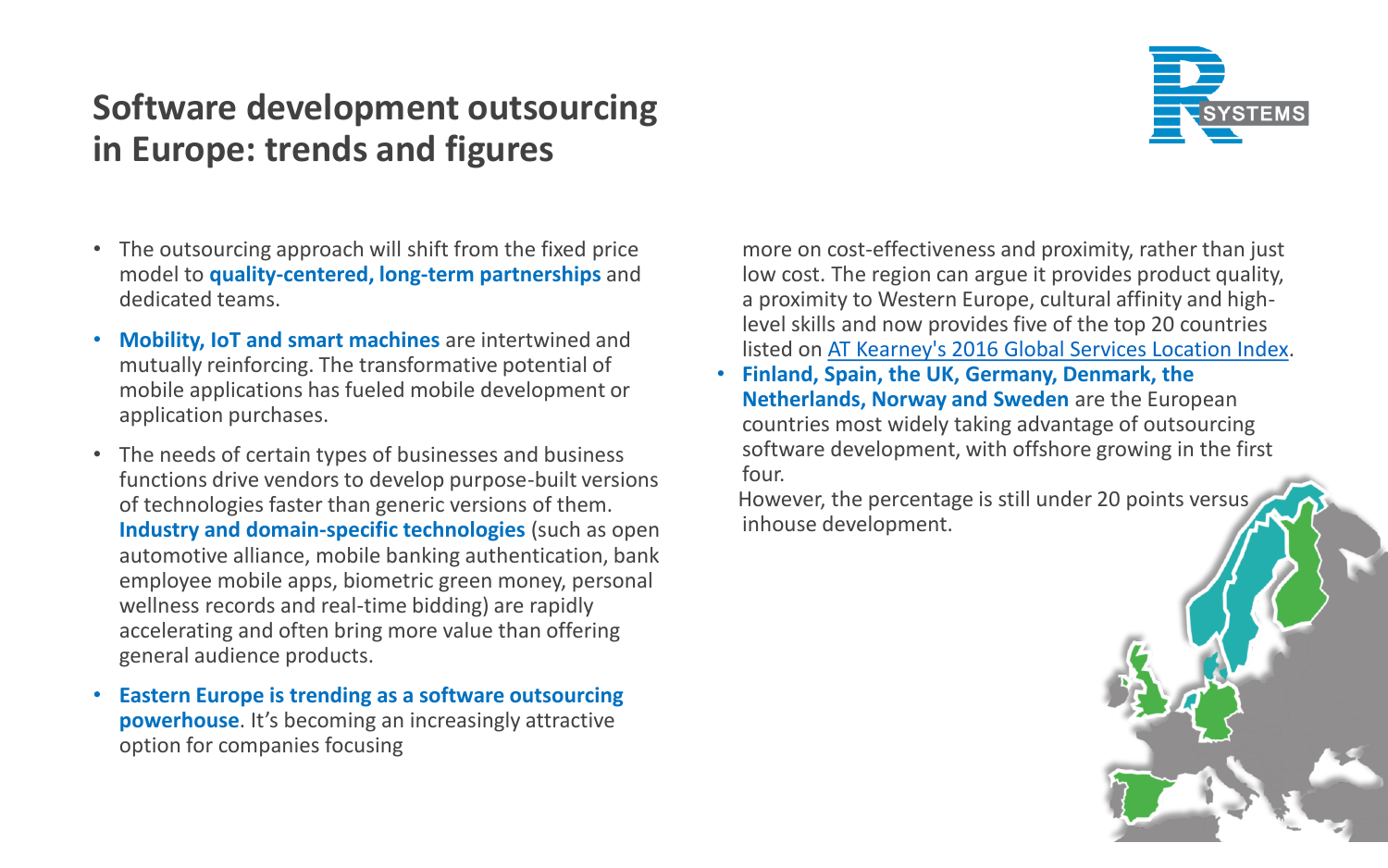## **Software development outsourcing in Europe: trends and figures**

Across industries, the percentage of offshore outsourcing remains under 25 points of all the software development activities.

Automotive, telecommunication, software startups, consumer products, banking, and oil and energy have the highest rates of **outsourced** software development versus **inhouse** (see attached graphics).





#### **Sources**:

- <http://www.gartner.com/technology/consulting/it-outsourcing.jsp>
- [http://www.anis.ro/wp-content/uploads/2016/05/Software-and-IT-Services-in-Romania-2016\\_General-](http://www.anis.ro/wp-content/uploads/2016/05/Software-and-IT-Services-in-Romania-2016_General-Considerations-Excerpt.pdf)Considerations-Excerpt.pdf
- <https://www.elance.com/q/blog/guide-pricing-tech-projects-across-europe>
- <http://www.cio.com/article/3018638/outsourcing/10-outsourcing-trends-to-watch-in-2016.html>
- <http://r-stylelab.com/company/blog/it-outsoursing/outsourcing-software-development-trends-for-2016>
- [http://tridentsoftlab.com/blog/29-offshore-software-development-and-outsourcing-in-europe-background](http://tridentsoftlab.com/blog/29-offshore-software-development-and-outsourcing-in-europe-background-trends-forecasts-transition)trends-forecasts-transition